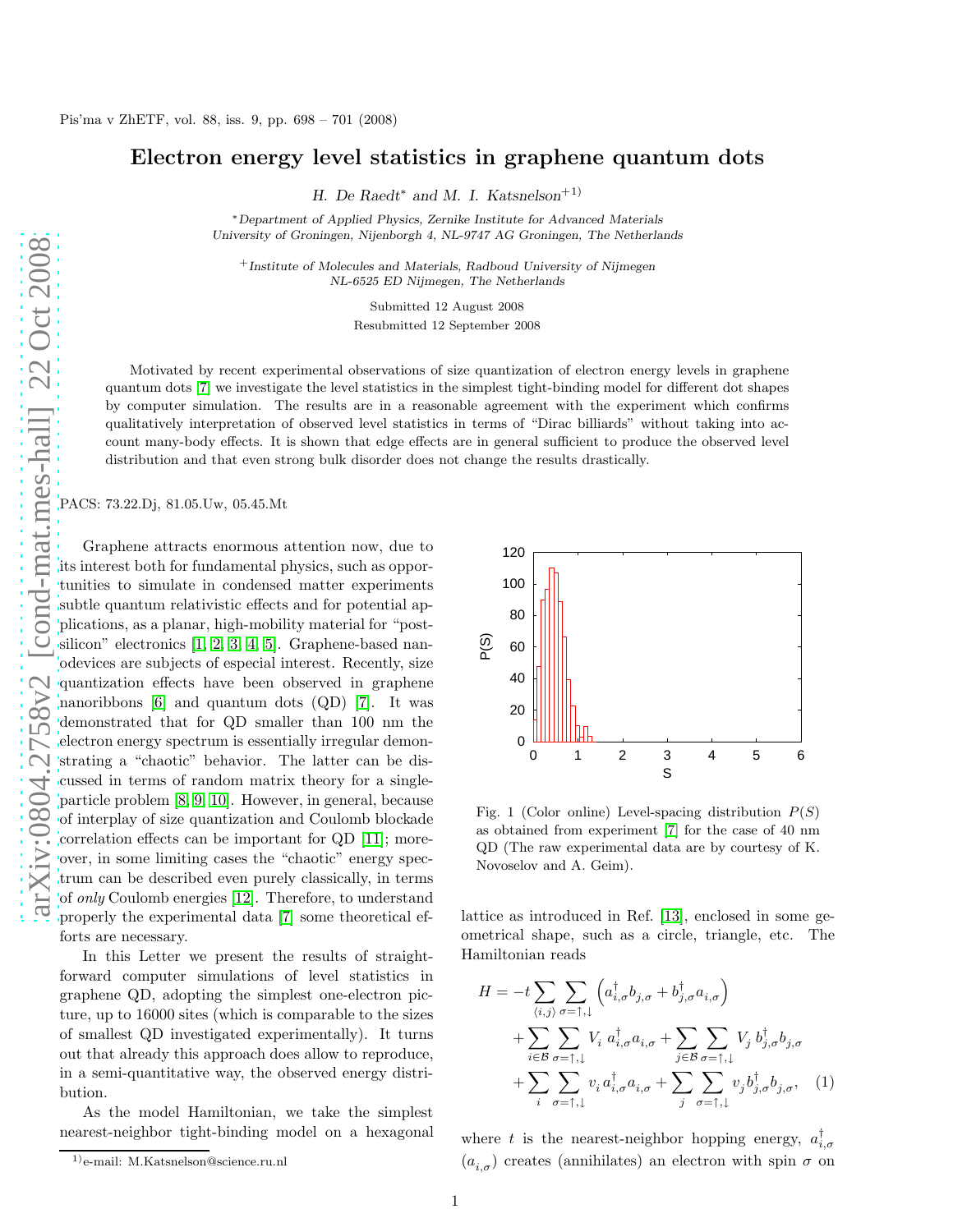one of the sub-lattices of the hexagonal lattice and  $b_{j,\sigma}^{\dagger}$  $(b_{i,\sigma})$  creates (annihilates) an electron with spin  $\sigma$  on the other sub-lattice of the hexagonal lattice. In the expression for the hopping term, the indices  $i$  and  $j$  run over all nearest neighbors only.

Following Ref. [\[14\]](#page-3-13), we also consider the effects of a staggered on-site potentials  $V_i$  and  $V_j$  that alternate as we move along the boundary  $\beta$  of the lattice; as shown in Ref. [\[14\]](#page-3-13), the continuum limit with a very large  $V_i$  and  $V_j$  corresponds to the "infinite mass" boundary condition [\[8\]](#page-3-7). The physical origin of this potential can be related to, for instance, the magnetic moments at the zigzag edges [\[15,](#page-3-14) [16\]](#page-3-15). Of course, in a simulation we can easily study the effect of  $V_i$  by considering the cases  $V_i = V_j = 0$  and  $V_i \neq 0$  and  $V_j \neq 0$ . Optionally, to study the effect of disorder, we use uniform pseudorandom numbers to choose the hopping integrals from the interval  $[t-\delta, t+\delta]$  and/or we add on-site potentials  $v_i$  and  $v_j$  in the range  $[-v, v]$ .

The geometrical shape "cuts out" a piece of the hexagonal lattice such that armchair and zigzag parts of the boundary appear (for a general discussion of boundary conditions for the tight-binding model of graphene, see Ref. [\[14\]](#page-3-13)). Furthermore, we study the effect of disorder that results from removing hexagons from the regular hexagonal layer.

The eigenvalues of Hamiltonian Eq. [\(1\)](#page-0-0) are obtained by exact numerical diagonalization. As we are interested in the part of the spectrum that, in the continuum limit corresponds to the spectrum of the Dirac equation, we limit the search for eigenvalues to the interval  $[-0.4t, 0.4t]$ . In our numerical work, we adopt units such that  $\hbar = 1$  and we set the hopping integral  $t = 1$ .

For reference, in Fig. [1,](#page-0-1) we show the experimental results of the level spacing distribution for a graphene dot of 40 nm diameter [\[7\]](#page-3-0). The dimensionless level spacing S is defined as the energy difference  $\Delta E_i = E_i - E_{i-1}$ between successive levels, divided by the average  $\langle \Delta E_i \rangle$ of the energy differences between successive levels. The number  $P(S)$  gives the number of energy difference for which  $S - \Delta/2 < \Delta E_i / \langle \Delta E_i \rangle \leq S + \Delta/2$ , where  $\Delta$  is the bin size of the histogram. The experimental data for the distribution have been shifted by 0.02 V to remove an ambiguity in the definition of  $S = 0$ .

For comparison, Fig. [2](#page-1-0) shows the level distribution for a hexagonal lattice with periodic boundary conditions, a lattice that has not been cut-out using some geometrical shape. It is clear that its spectrum does not resemble the one observed experimentally.

Next, we consider the case of a circular dot. In the continuum approximation with the infinite mass boundary conditions [\[8\]](#page-3-7) this case is special, with separable



<span id="page-1-0"></span>Fig. 2 (Color online) Level-spacing distribution  $P(S)$  for a hexagonal lattice with periodic boundary conditions, using 170 different values for both  $k_x$  and  $k_y$ .

variables and a regular energy spectrum. In reality, although we use a circle to cut out from the infinite lattice, the boundary of this lattice is irregular: There are short and long pieces of the armchair and zigzag boundaries. This kind of irregularities destroy the circular symmetry of the the geometrical shape completely.



<span id="page-1-1"></span>Fig. 3 (Color online) Level-spacing distribution  $P(S)$  for a hexagonal lattice bounded by a circle. The number of hexagons inside the circle is 8202.

In Figs. [3](#page-1-1) and [4,](#page-2-0) we depict the results for  $P(S)$  and the density of states  $DOS(E)$  for the case of the perfect hexagonal lattice, bounded by a circle. Although there is a clear background linear dependence of the  $DOS(E)$ on E, it is also clear that there are fluctuations due to size quantization. In the DOS, the peak around zero energy is due to the existence of the zigzag edge states, as expected for a generic boundary [\[14\]](#page-3-13). Comparing Fig. [3](#page-1-1)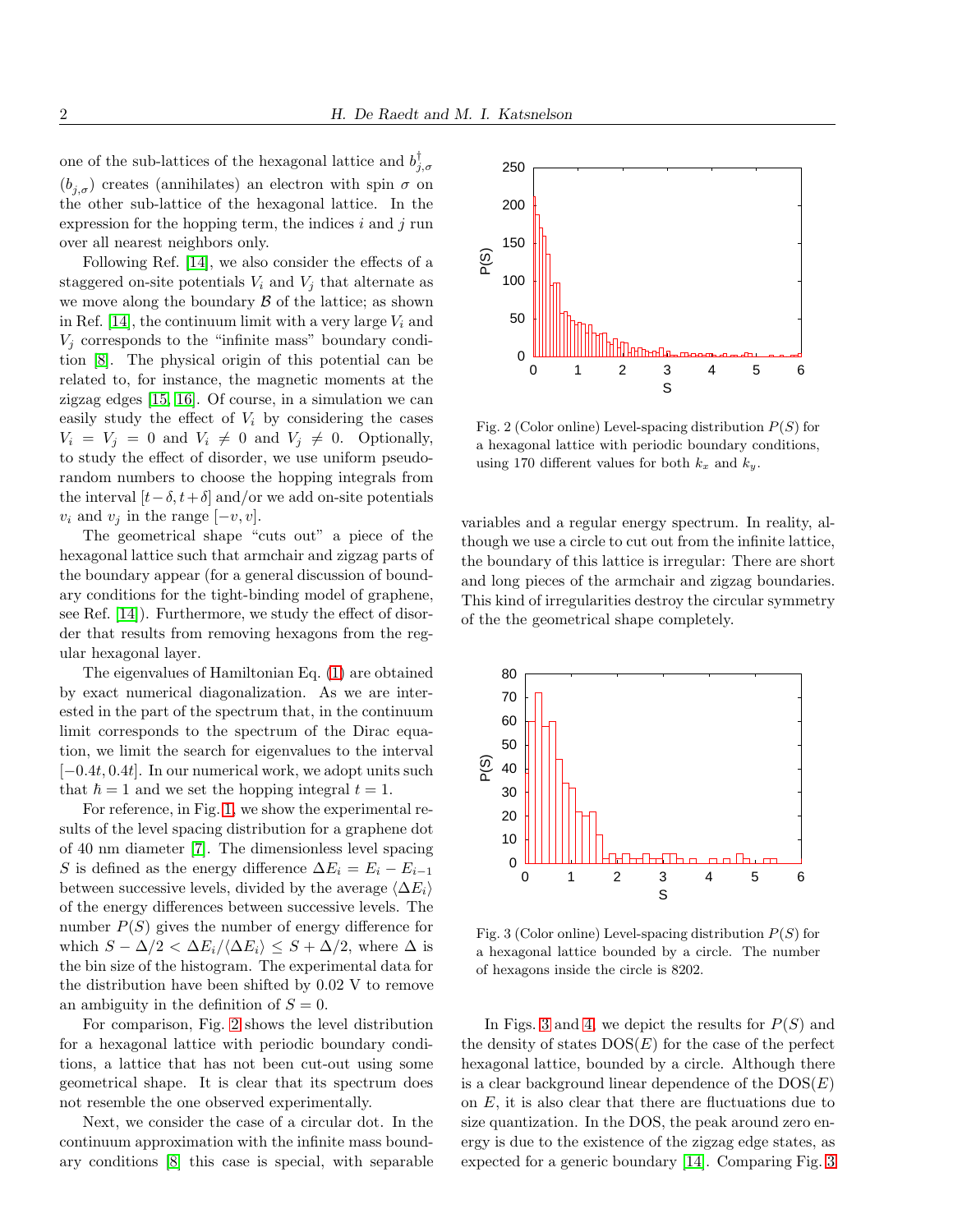

<span id="page-2-0"></span>Fig. 4 (Color online) Density of states  $DOS(E)$  as a function of the energy  $E$  for a hexagonal lattice confined to a circle. The number of hexagons inside the circle is 8202.



<span id="page-2-1"></span>Fig. 5 (Color online) Same as Fig. [3](#page-1-1) except that the staggered potential at the boundary edges  $V = 100$ , the hopping integrals fluctuate by maximum 20% ( $\delta =$ 0.2) and the on-site potentials fluctuate in the range [−0.2, 0.2] The number of hexagons inside the circle is 8484.

with the experimental result Fig. [1,](#page-0-1) we conclude that there is little resemblance.

In contrast, by introducing various forms of disorder to the same system, we find semi-quantitative agreement, as shown in Figs. [5](#page-2-1) and [6.](#page-2-2) Our numerical experiments (not all results shown) suggest that the presence of an alternating boundary potential can change the qualitative features of  $P(S)$  significantly. Including various forms of disorder ( $\delta \neq 0, v \neq 0$  and remove some hexagons), the level distribution  $P(S)$  (see Fig. [6\)](#page-2-2) looks similar to the experimental result (see Fig. [1\)](#page-0-1). Of course, we cannot expect quantitative agreement: The number of items in the experimental data is about 60



<span id="page-2-2"></span>Fig. 6 (Color online) Same as Fig. [3](#page-1-1) except that the potential at the boundary edges  $V = 10$ , about 20% of the hexagons have been removed, the hopping integrals fluctuate by maximum 20% ( $\delta = 0.2$ ) and the on-site potentials fluctuate in the range [−0.2, 0.2] The number of hexagons inside the circle is 6540.

while in the numerical simulations there are about 600 eigenvalues that contribute to  $P(S)$ . This may explain why the simulation results for  $P(S)$  show a more extended tail than the experimental result for  $P(S)$ .

Finally, to study the effect of the shape of the boundary on the level spacing distribution, we have calculates  $P(S)$  for various lemon-shaped billiards (results not shown) defined by  $y = \pm (1 - |x|^d)$  for  $x \in [-1, 1]$  [\[17\]](#page-3-16). As a function of the shape parameters  $d > 0$ , these billiards look like a square  $(d = 1, \infty)$  or two parabola  $(d = 2)$  or have some intermediate lemon-like shape. It has been shown that, as a function of  $d$ , the these billiard, classical as well as quantum mechanically, exhibit regular and chaotic behavior [\[17\]](#page-3-16). If Figs. [7](#page-3-17) and [8,](#page-3-18) we present some typical results for a quarter lemon with  $d = 3.1$ . Our motivation for presenting the results of a quarter lemon instead of the complete lemon is to show a case in which there are long stretches of armchair and zigzag boundaries (the edges along the  $x$  and  $y$  axis) and an irregular boundary (the curved edge). Although on purpose, we did not include the alternating potential at the boundary sites, the disorder resulting from the irregular shape together with the fluctuating on-site potential  $v$ seem to be sufficient to observe a  $P(S)$  that is similar to the distribution observed experimentally. Comparing Figs. 7 and 8 one can see that the level statistics is not too sensitive to the bulk disorder. There is only randomness due to boundaries themselves in one case (Fig. 7) and a random potential  $v$  is introduced, additionally, in the other one (Fig. 8), but the results look very similar.